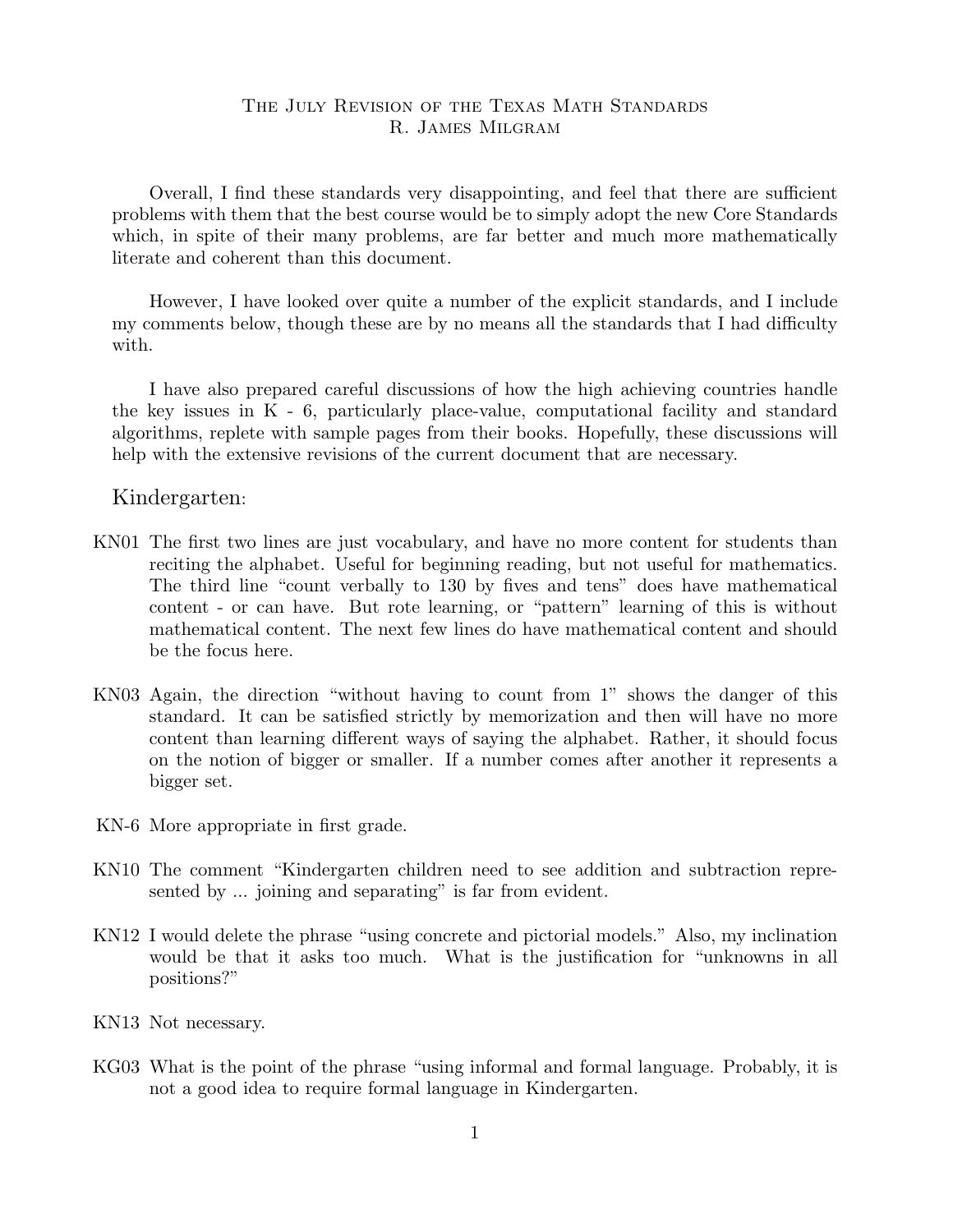- KG05 Delete everything after "squares."
- KG07 What is the point of specifying popsicle sticks, straws, etc?
- KG08 Too many concepts. What are important here are "above, below, in front of, in back of, and maybe between."
- KM02 Again, too many concepts.
- KM03 "Shape" is very vague.
- KM04 Too advanced.

First Grade

- 1N01 Line 2, "verbally count backwards" suffers from the same issue as the corresponding Kindergarten standard. It is nothing more than learning the alphabet backwards. Might help with aspects of reading, but has little to do with math. The next line is ok, but "subitizing" is hardly standard English. It is always better to phrase things so that they can be read by parents.
- 1N02 There is a tendency to treat place value as names and vocabulary: hundreds place, tens place, which in and of themselves have no mathematical content. Students will just count from the right to find the appropriate "position" and then READ the numeral they see there. They do not gain any understanding of what the significance of the numeral is. What should be emphasized is that the standard way of writing numbers is nothing but a SHORT-HAND notation for the expanded form, and great attention needs to be paid to making sure students understand the expanded form.
- 1N09 I cannot figure out what this standard is trying to say.
- 1N10 IBID.
- 1N11 IBID

**Expressions** First line, I am dubious about quarters. pennies and dimes for sure, nickles are more advanced, involving skip counting, So great care needs to be taken here.

**Use relationships** to determine. I think you have to be more specific. What kinds of relationships, or which relationships?

1A02 It is not all that easy to give the meaning for the equal sign. I'm not at all sure this is an appropriate first grade standard. Bluntly, if I were to talk with a representative group of first grade teachers and I asked them to explain the equal sign, what I would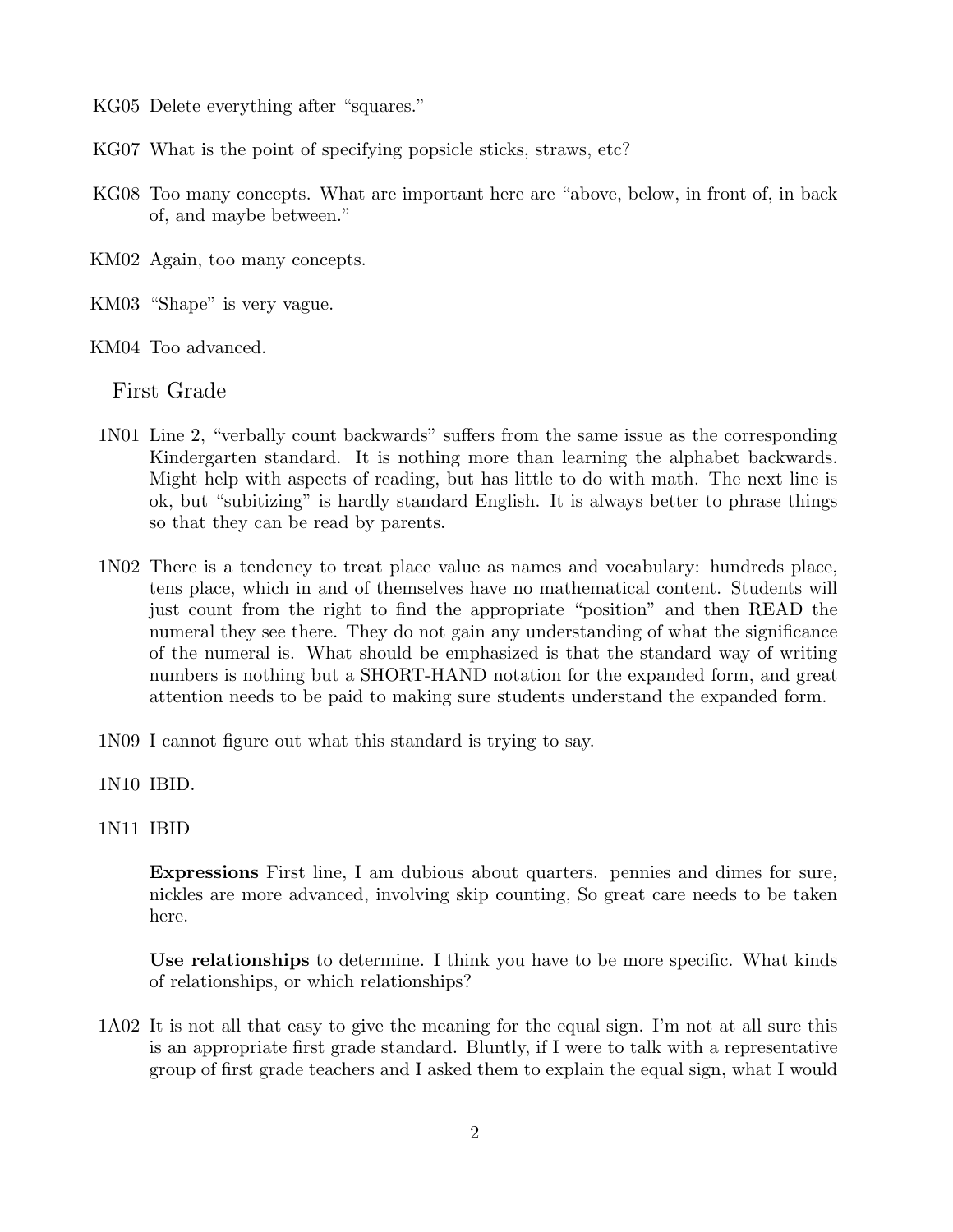expect would be dead silence.

- 1A03 If subtraction is defined correctly as is done in the high achieving countries, *A − B* is that number *C*, if it exists, so that  $B+C=A$ , then this makes sense. But otherwise, it is far to vague.
- 1A03b **identify relationships** is too vague as stated. It is important to give some idea of what kind of relationship you are looking for.
- 1G03 Part two, "partition two dimensional" It is far from clear to first graders what two and four fair shares mean. For example one can look at the answers they provide for breaking a circle into three fair shares. They usually do not see that the sections should have the same area. So be very careful here.
- 1M01 How can one demonstrate this? It is more like a DEFINITION of length, at least for certain figures.
- 1M03 "a unit such as 5 Popsicle sticks" is very awkward. One would not generally assume that such a unit is a unit of length. The popsicle sticks could be piled one on top of the other for example.
- 1M06 The total number of objects should be limited, maybe no more than 15.
- 1M07 I would judge this to be too complex for first grade.

Second Grade

- 1N01 Part b "demonstrate conceptual subitizing" As before, the term "subitizing" should be replaced. Also, this is not something I would not think of as a mathematics standard of any importance.
- 2N02 Why 999? Why is 2N03 up to 9,999. I would prefer more focus on the expanded form.
- 2N06 As before, the division of things into equal parts is something that needs to be handled with real care.
- 2N08 If not carefully treated the students will simply learn vocabulary.
- 2N08b "Justify that fractional" Where did halves and fourths come from?
- 2N10 What is the point of "fluently" here? If you mean "learn the basic addition and subtraction facts to 20 to automaticity" then say so.
- 2A03 Needs to be rephrased.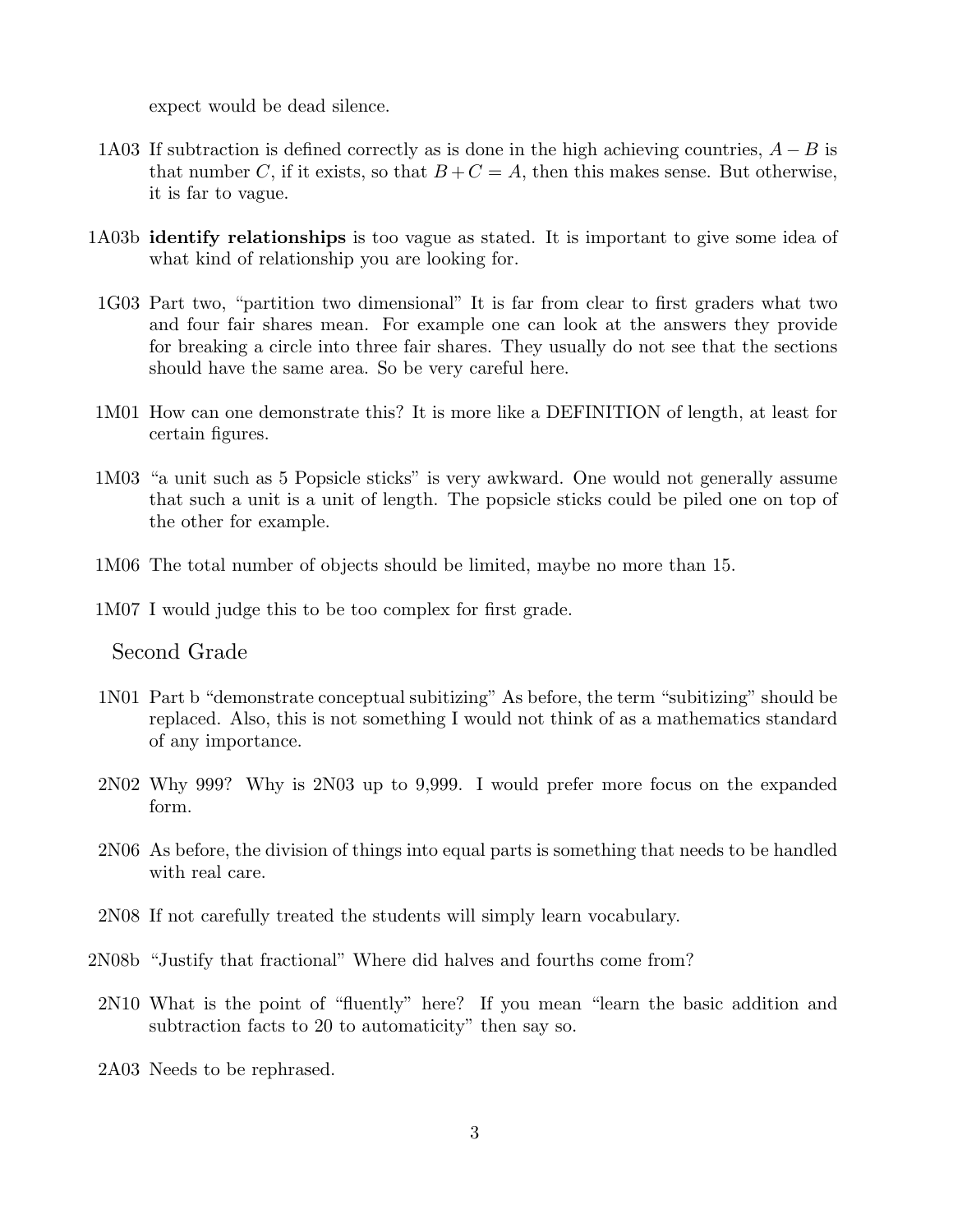2G01 Specify that the shapes only have a small number of vertices, edges and faces

- 2M01 "inch tiles" are usually areas, not lengths. The same for centimeter cubes. "Describe the inverse relationships" is probably too difficult for second grade.
- 2M05 What is "a linear model?" If you mean the number line, then say so, and INTRO-DUCE it somewhere.
- 2M06 I am pretty sure that "represent the point" is not appropriate. Same for 2M07.
- 2M08 I don't see any reason to replace "bar graph" by "bar type graph."

## Third Grade

- 3N01 "decompose the number represented in base 10 place value notation up to 10,000 as a sum ..."
- 3N01.5 Too vague. I don't know what "the mathematical relationships" is likely to mean.
	- 3N12 It is usual and necessary to make a definition of greater or less for fractions. Usually this is given as follows. "If the point representing the first fraction is to the right of the point representing the second, the the first is greater than the second, and conversely." Once one has a definition then it is possible to "reason." Otherwise, it isn't. It is only possible to make noise.
		- 3N By this time there should have been some mention of explicit algorithms for addition and subtraction, and some mention of the necessity for students to become fluent with some accurate, efficient addition and subtraction algorithms that is based on properties of base 10 place-value notation. There is none. Such standards are required by NCTM in their important work on Focus Standards, and by the National Math Panel. There are many other reasons that students must have control of such algorithms, and preferably the STANDARD ALGORITHMS. Such standards are strongly present even in Core Standards. See my further comments in the appendix Key Core Standards, Place-Value that show how such content is developed in the high achieving countries.
	- 3M02 What happens when one has a pair of times 1:25PM and 7:35AM?

### Fourth Grade

4N04 I have already discussed to problems with standards like this in my comments on K - 3. Without extreme attention to the ACTUAL meaning of the digits - representing a SPECIFIC summand in the expanded form - such standards are meaningless. I cannot tell you the number of classes I have attended where teachers routinely make this mistake. When they do, students typically never get any feeling for the magnitude